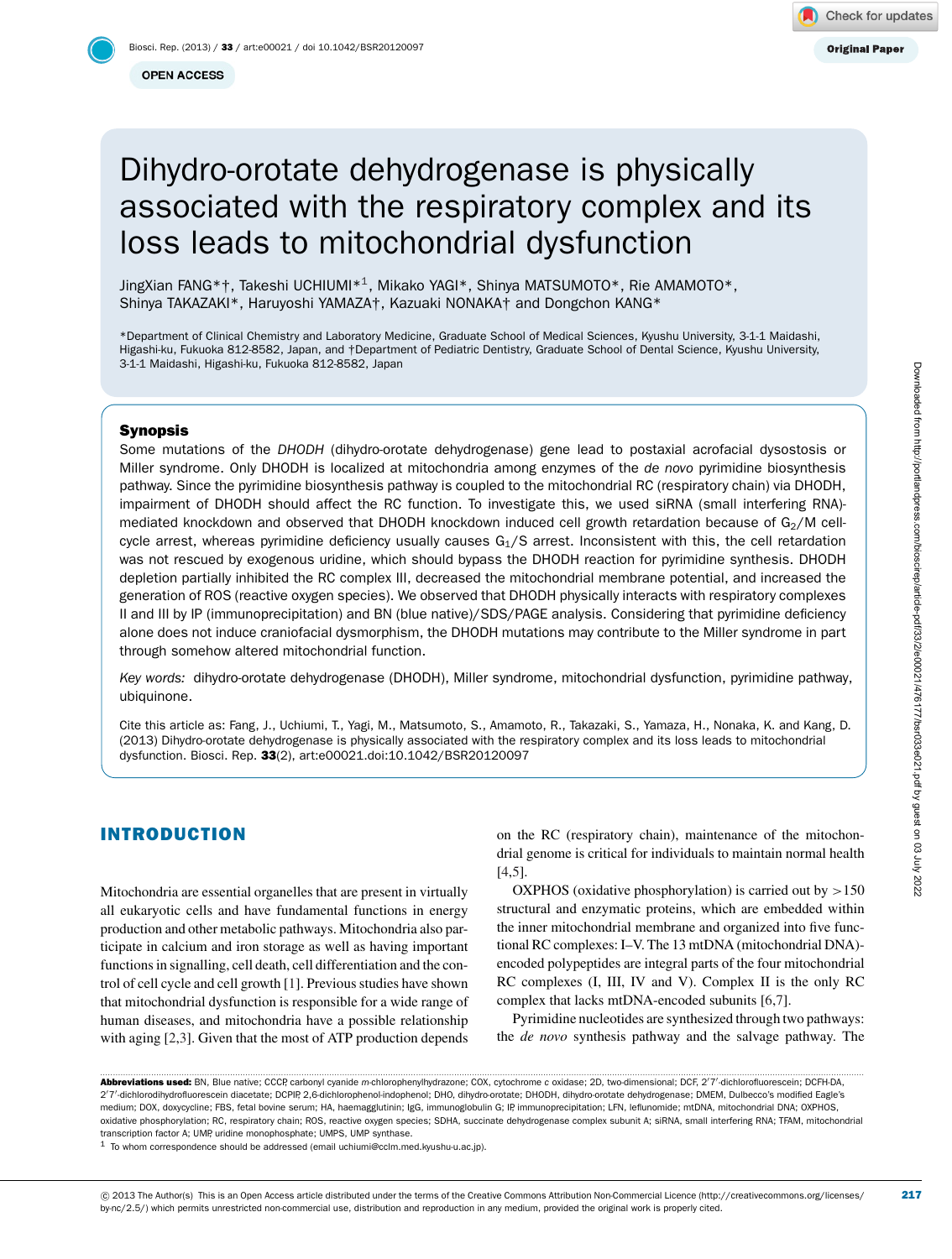enzyme DHODH (dihydro-orotate dehydrogenase) catalyses the fourth step in the *de novo* biosynthesis of pyrimidine by converting DHO (dihydro-orotate) into orotate [\[8,](#page-9-7)[9\]](#page-9-8). DHODH that is located on the inner membrane of mitochondria is the only enzyme of this pyrimidine biosynthesis pathway, whereas all of the other enzymes are located within the cytosol. DHODH catalyses oxidation of DHO into orotate by transferring electrons to the respiratory molecule ubiquinone through an enzyme-bound redox cofactor, FMN [\[10\]](#page-9-9). Thus DHODH relies on ubiquinone, thereby forming a functional link between the mitochondrial RC and pyrimidine biosynthesis.

DHODH has two binding sites. The substrate DHO binds to the first site and is oxidized via a cosubstrate electron acceptor. After the release of orotate, ubiquinone binds to a second site and receives an electron from the cosubstrate. The orotate synthesized by DHODH is converted into UMP (uridine monophosphate) by the enzyme complex UMPS (UMP synthase) [\[11](#page-9-10)[,12\]](#page-9-11). DHODH function requires active complex III of the RC [\[11\]](#page-9-10): treatment with antimycin A, which is an inhibitor of complex III, reduced DHODH activity and pyrimidine synthesis [\[13\]](#page-9-12), suggesting that DHODH is functionally linked to complex III activity.

Miller syndrome is a type of acrofacial dysostosis, also known as Wildervanck–Smith syndrome. Its clinical features consist of severe micrognathia, cleft lip and/or palate, hypoplasia or aplasia of the postaxial elements of the limbs, coloboma of the eyelids and supernumerary nipples [\[14,](#page-9-13)[15\]](#page-9-14). The mutant gene responsible for the disorder has been found to be *DHODH*, which is located at chromosome 16q22 [\[16\]](#page-9-15). In total, 13 mutations from exon 2 to exon 9 in the *DHODH* gene have been reported in Miller syndrome [\[16](#page-9-15)[,17\]](#page-9-16). Previously, we identified that the G202A and R346W mutations cause deficient protein stability, and the R135C mutation does not affect stability, but impairs the substrate-induced enzymatic activity, suggesting that impairment of DHODH activity is linked to the Miller syndrome phenotype [\[18\]](#page-9-17).

In mice, use of the DHODH inhibitor LFN (leflunomide) during pregnancy causes a wide range of limb and craniofacial defects, the most common of which are exencephaly, cleft palate and failure of the eyelid to close [\[19\]](#page-9-18). Thus the evidence that *DHODH* mutations cause Miller syndrome reveals a new role for DHODH in craniofacial and limb development that remains to be explored. Considering the unique physical location of DHODH within mitochondria, in the present study, we focused on the function of DHODH in the mitochondrial RC and the cellular effects of its depletion and mutation.

The individual OXPHOS protein complexes I–V specifically interact and form defined supramolecular structures, the socalled respiratory supercomplexes, including interactions among complexes I–III and supercomplexes  $(I_1III_2IV_1$  and  $I_1III_2IV_2)$ [\[20](#page-9-19)[,21\]](#page-9-20). It has been reported that DHODH is a single subunit non-proton-pumping oxidoreductase, which reduces ubiquinone [\[22\]](#page-9-21). However, there have been no investigations on the association of DHODH with the mitochondrial RC complex at mitochondria.

To explore the role of DHODH in mitochondria, we examined mitochondrial functions such as respiratory complex activity, membrane potential and ROS (reactive oxygen species) production by siRNA (small interfering RNA)-mediated DHODH depletion. Taken together, we propose that DHODH, which resides in the mitochondrial intermembrane space, plays an important role in maintaining the mitochondrial RC through physical association with the respiratory complex. We observed that DHODH plays an important role in Miller syndrome, as well as in mitochondrialmediated cell viability.

# EXPERIMENTAL

## Antibodies and chemicals

Anti-DHODH, anti-HA (haemagglutinin) and anti-TFAM (mitochondrial transcription factor A) antibodies were raised in our own laboratory. Anti-p53 (DO-1) was purchased from Santa Cruz Biotechnology. Antibodies against NDUFA8 and NDUFA9 (complex I subunits), SDHA [succinate dehydrogenase complex subunit A (a complex II subunit)], UQCRFS1 (a complex III subunit), COX (cytochrome *c* oxidase) I, II, III (complex IV subunits) and COXVa (complex IV subunit Va) were purchased from Invitrogen. Anti-β-actin and L-DHO were purchased from Sigma. MitoTracker Red and DCFH-DA (2'7'-dichlorodihydrofluorescein diacetate) were purchased from Invitrogen.

# Cell culture

Human cervical cancer HeLa cells were cultured in DMEM (Dulbecco's modified Eagle's medium) (Sigma) with  $10\%$  (v/v) heatinactivated FBS (fetal bovine serum). Cell lines were maintained in a 5% (v/v)  $CO<sub>2</sub>$  atmosphere at 37 °C. In some experiments for uridine supplementation, glucose-free DMEM was supplemented with dialysed FBS (Invitrogen).

#### Knockdown using siRNAs

The following 25-bp double-stranded *DHODH* siRNAs were generated by Stealth Select RNAi (RNA interference) (Invitrogen): 5- -AUU UAU GGC CCA GAA CUC UCA CUU C-3 and 5'-GAA GUG AGA GUU CUG GGC CAU AAA U-3' as DHODH siRNA-1; 5'-AUA CCU GUU AAU GAC AGC UUG GUC C-3- and 5- -GGA CCA AGC UGU CAU UAA CAG GUA U-3' as *DHODH* siRNA-2. siRNA transfections were performed according to the manufacturer's instructions (Invitrogen). Briefly, 2.5  $\mu$ l of Oligofectamine<sup>TM</sup> (Invitrogen) was diluted in 100  $\mu$ l of Opti-MEM I medium (Invitrogen) and incubated for 5 min at room temperature (25◦C). Next, 25 pmol of DHODH or control duplex Stealth RNA (Invitrogen) in 100  $\mu$ l of Opti-MEM I were added gently and incubated for 20 min at room temperature. Oligomer–Oligofectamine<sup>TM</sup> complexes and aliquots of  $2 \times 10^5$ HeLa cells in 2 ml of culture medium were combined and incubated for 5 min at room temperature. The cells were seeded in six-well dishes with 2 ml of culture medium and assayed at the indicated time by Western blotting and FACS.

218

 $\odot$  2013 The Author(s) This is an Open Access article distributed under the terms of the Creative Commons Attribution Non-Commercial Licence [\(http://creativecommons.org/licenses/](http://creativecommons.org/licenses/by-nc/2.5/) [by-nc/2.5/\)](http://creativecommons.org/licenses/by-nc/2.5/) which permits unrestricted non-commercial use, distribution and reproduction in any medium, provided the original work is properly cited.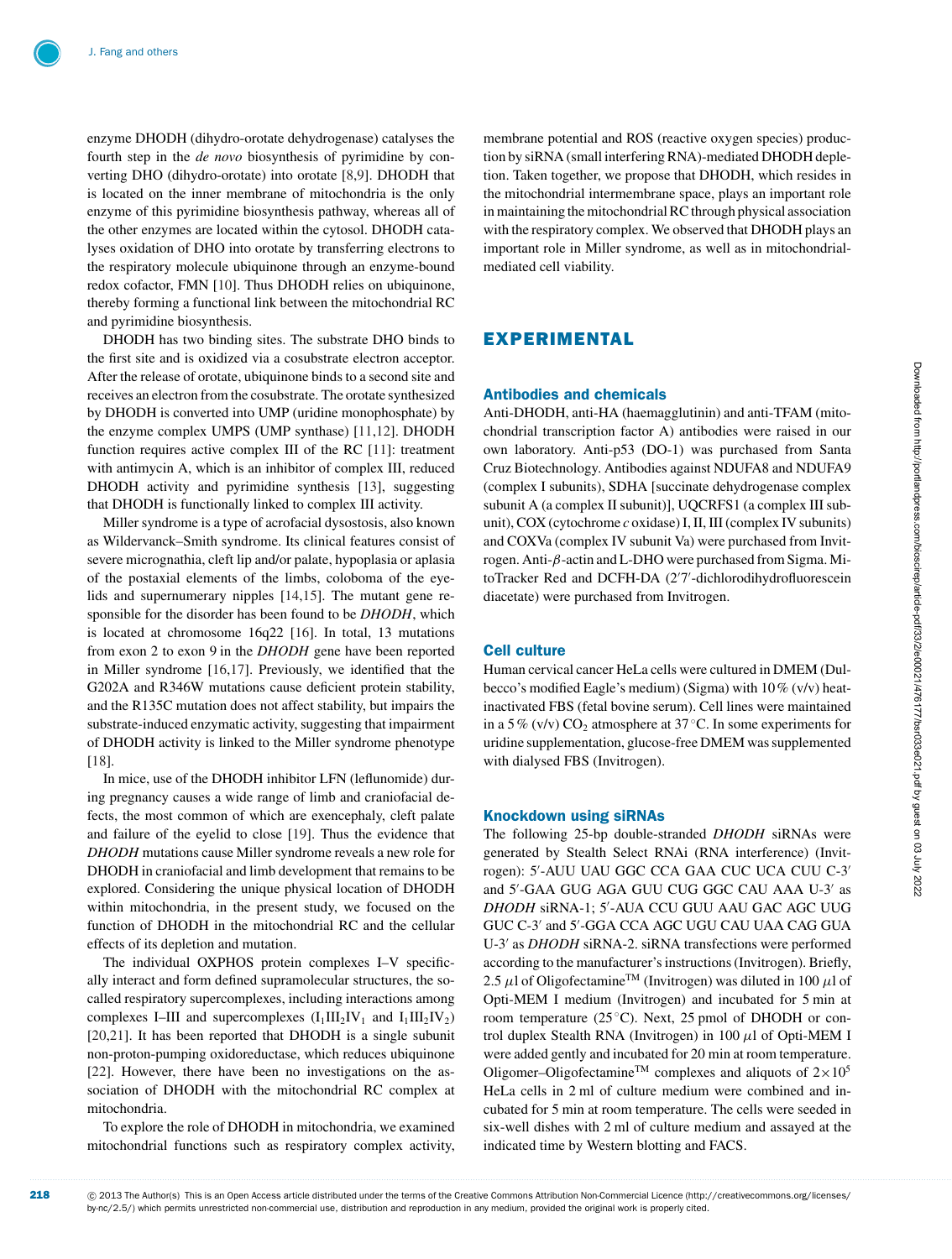#### Expression constructs

An expression construct containing the *DHODH* cDNA was generated by standard methods. cDNAs of wild-type and mutant *DHODH* were cloned into the BamHI/XhoI sites of the expression vector pcDNA3 (Invitrogen). A *DHODH* cDNA containing the deduced first methionine site was amplified from a cDNA library of human HeLa cells by PCR using the primer set: 5'-CAG AGT CTT CTG CCT CCC TG-3' and 5'-CAG GGA GGC AGA AGA CTC TG-3'. Then, BamHI and XhoI sites were added to the 5'- and 3'-terminals respectively of the cDNA by a second PCR using the primers 5'-GGA TCC ATG GCG TGG AGA CAC CTG AAA AAG C-3' and 5'-CTC GAG TCA CCT CCG ATG ATC TGC TCC-3'. The PCR product was digested with BamHI and XhoI. The DNA fragment encoding DHODH, a DNA fragment encoding an HA-tag and a pcDNA5/FRT vector (Invitrogen) were digested with BamHI and XhoI and ligated together. The vector was named pDHODH-HA.

## Cell proliferation assay

To determine cell proliferation, HeLa cells transfected with control- or both *DHODH* siRNAs were seeded in 24-well plates at a density of  $1 \times 10^4$  cells per well. Cells  $(1 \times 10^4)$  were seeded in triplicate in 35-mm dishes and cultured in dialysed  $10\%$  (v/v) FBS (Invitrogen). Cells were trypsinized and counted daily for up to 96 h using a Coulter Counter (Beckman Coulter). Uridine (1 mM) was added on day 0.

#### Immunoblotting

HeLa cells were lysed in TNE lysis buffer (50 mM Tris/HCl, pH 7.5, 1 mM EDTA, 150 mM NaCl and 0.5% Nonidet P40) and proteins  $(20 \mu g)$  were separated by SDS/PAGE and immunoblotted with the indicated specific antibodies. The signals were visualized with HRP (horseradish peroxidase)-labelled antirabbit IgG (immunoglobulin G) and an ECL® (enhanced chemiluminescence) reagent (GE Healthcare). The chemiluminescence was recorded and quantified with a chilled CCD (charge-coupleddevice) camera (LAS1000plus; Fuji Photo Film).

#### Cell-cycle analysis

siRNA-transfected HeLa cells were trypsinized and collected by centrifugation, washed and resuspended in 0.1% BSA plus PBS and fixed in 70% (v/v) ethanol at a density of  $1 \times 10^6$  cells/ml. After the addition of 1000 units of RNase A and a 15-min incubation at room temperature, the cells were stained with 10  $\mu$ l of propidium iodide for 1 h. The cell cycle was analysed by flow cytometry with an FACSCalibur<sup>TM</sup> instrument (Becton Dickinson). The data were analysed using FlowJo software (Tree Star).

## Analysis of ROS production

The intracellular  $H_2O_2$  concentration was estimated by means of an oxidation-sensitive fluorescent probe dye, DCFH-DA (Invitrogen). DCFH-DA is deacetylated intracellularly by non-specific

esterases, then further oxidized by cellular peroxides to the fluorescent compound DCF (2'7'-dichlorofluorescein). In brief, cells were incubated with the *DHODH* or control siRNA(s) for 72 h. Then cells were washed in PBS and incubated with 20 mM DCFH-DA at 37 °C for 30 min according to the manufacturer's instructions. DCF fluorescence was detected using FACSCalibur<sup>TM</sup> flow cytometry (Becton Dickinson). For each sample, 10 000 events were monitored.  $H_2O_2$  production was expressed as mean fluorescence intensity, which was calculated by FlowJo software.

# Measurement of mitochondrial membrane potential

Mitochondrial membrane potential  $(\Delta \psi m)$  was estimated using a JC-1 probe (Invitrogen). This reagent is a highly reliable, cationic and mitochondria-specific fluorescent dye, which becomes concentrated in mitochondria in proportion to the  $\Delta \psi$ m, because it is highly lipophilic. Increasing amounts of dye accumulate in mitochondria with increasing  $\Delta \psi$ m and ATP-generating capacity. The dye is present as monomers at lower concentrations (green fluorescence), but at higher concentrations forms J-aggregates (red fluorescence). The ratio of the fluorescence at 590 nm to that at 527 nm represents the relative  $\Delta \psi$ m value. A 10  $\mu$ M concentration of CCCP (carbonyl cyanide *m*-chlorophenylhydrazone) was used as a control experiment, which collapses the mitochondrial membrane potential. Fluorescence was measured at the two wavelengths by an FACSCalibur<sup>TM</sup> instrument (Becton Dickinson).

# Cross-linking and IP (immunoprecipitation) using anti-HA antibodies

Each step was carried out at  $4^\circ$ C or on ice. DOX (doxycycline)induced HeLa (DHODH–HA-expressing) cells  $(1 \times 10^8 \text{ cells})$ were homogenized with a Potter–Elvehjem homogenizer in 2 ml of homogenizing buffer (10 mM Hepes/KOH, pH 7.4, 0.25 M sucrose and 1 mM EDTA) and centrifuged at 900 **g** for 10 min. The supernatant (about 2 ml) was diluted with 2 ml of  $20\%$ Percoll buffer [0.25 M sucrose, 20 mM Tris/HCl, pH 7.4, 1 mM EDTA and 20% Percoll (GE Healthcare)], and the sample was overlaid on a discontinuous Percoll density gradient (4 ml of 40% and 4 ml of 20% Percoll buffer) in a 12-ml centrifugation tube. After centrifugation at 24 000 rev./min for 1 h using a SW41Ti rotor (Beckman Coulter), the mitochondrial band, located in the middle of the tube, was removed.

Mitochondrial protein (2 mg) was suspended in 1 ml of crosslinking buffer (0.25 M sucrose, 20 mM Hepes/KOH, pH 7.4, 2 mM EDTA and 25 mM NaCl). Then, 27  $\mu$ l of 37% (v/v) formaldehyde or distilled water (as a control) were added and the mixture was kept on ice for 2 h. After incubation,  $125 \mu l$  of 1 M glycine was added to quench the cross-linking reaction, and the sample was centrifuged at 10 000 *g* for 1 min to precipitate the mitochondria. The mitochondria were solubilized with 100  $\mu$ l of IP buffer (10 mM Tris/HCl, pH 7.4, 150 mM NaCl, 1 mM EDTA, 0.5% BSA and 0.5% Nonidet P40) containing 40  $\mu$ l of beads coated with anti-HA antibodies and control mouse IgG. After a 12-h rotation, the beads were washed four times with wash buffer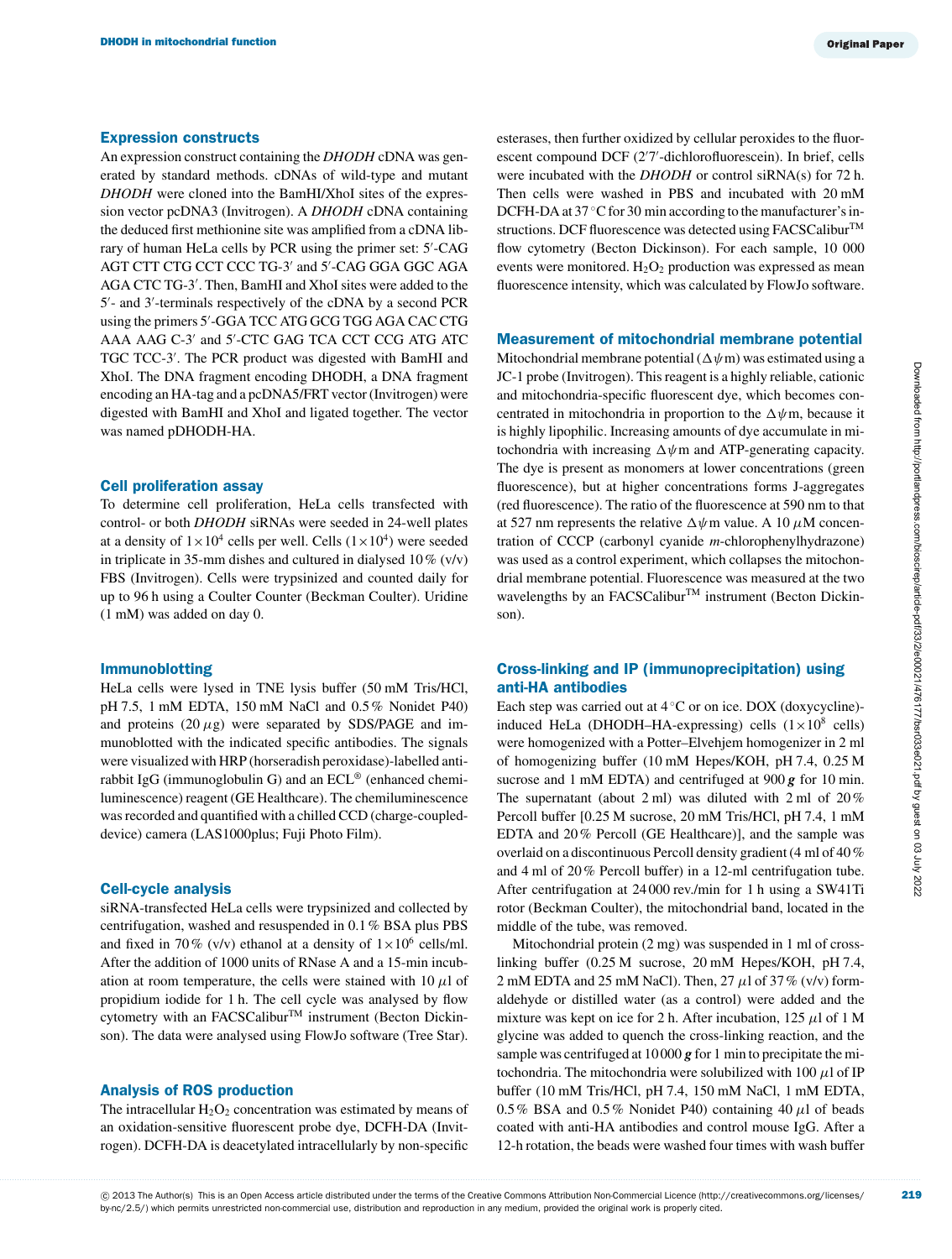(IP buffer without BSA) and eluted with 1 M glycine (pH 2). The immunoprecipitates were heated at 95◦C for 30 min to cleave the cross-links and the proteins were separated by SDS/PAGE (12% gels) and immunoblotted with each antibody.

#### BN (Blue native)-PAGE

Mitochondrial protein was prepared by the method described above. A 1 ml aliquot of  $4 \times BN$  sample buffer consisting of 1.5 M 6-aminohexanoic acid, 0.05 M Bis-Tris, pH 7.0, 65  $\mu$ l of 10% *n*-D-maltoside, 20  $\mu$ l of proteinase inhibitor mixture (Roche) and  $100 \mu l$  of glycerol. BN sample buffer  $(2.5 \mu l)$ of  $4 \times$ buffer) was mixed with  $10 \mu l$  of each sample (5–  $10 \mu$ g of mitochondrial protein) and loaded on to a 3– 12% BN–PAGE gradient gel (Invitrogen). Electrophoresis was performed using a commercial system (Invitrogen) with 200 ml of cathode buffer in the upper (inner) buffer chamber and 150 ml of anode buffer in the lower (outer) buffer chamber. The cathode buffer was prepared from a  $20 \times$  stock: 500 mM Tricine, 150 mM Bis-Tris, pH 7.0 and 0.02% (w/v) Serva Blue 27 G-250, supplemented with 0.02% *n*-D-maltoside. The 1×anode buffer consisted of 50 mM Bis-Tris, pH 7.0. Electrophoresis was carried out at  $4^\circ$ C at 80 V for 1 h and then raised to 150 V for 1.5 h. The separated proteins were transferred electrophoretically on to a PVDF membrane and immunoblotted.

After BN gel electrophoresis, the gels were further processed for 2D (two-dimensional) SDS/PAGE analysis. After electrophoresis, the gels were electroblotted on to Hybond-P PVDF membranes (Amersham) and sequentially probed with specific antibodies.

#### Biochemical assay of RC activity

DHODH-dependent and respiratory enzymatic activities were measured by spectrophotometry (U-3210; Hitachi). Stable DHODH-expressing HeLa cells were lysed in a hypotonic buffer (2.5 mM Tris/HCl, pH 7.5 and 2.5 mM  $MgCl<sub>2</sub>$ ) on ice for 15 min, and then sonicated for 15 s (25% output, duty cycle; TAITEC Corporation) to measure respiratory complex activity.

The standard reaction buffer contained 50 mM potassium phosphate,  $5 \text{ mg/ml BSA}$  and  $2.5 \text{ mM MgCl}_2$ . The substrates (electron donors and electron acceptors) varied depending on the assayed complex. Each reaction was terminated by adding a complex-specific inhibitor. The protein concentration for each reaction was measured by BCA (bicinchoninic acid) protein assay (Thermo Scientific). The activities of each complex were indicated by the rate of substrate oxidation or reduction as  $nM \cdot min^{-1} \cdot mg^{-1}$  of protein. Each complex was assayed in the presence of inhibitors of the other complexes to ensure that the activity reflected only the enzyme complex of interest.

## *DHO–ubiquinone oxidoreductase activity*

DHODH activity was determined spectrophotometrically at 37◦C by monitoring the decrease in absorbance at 600 nm of reduced DCPIP (2,6-dichlorophenol-indophenol; used as an artificial electron acceptor). Briefly, the reaction was initiated with 20 mM DHO in 1 ml of standard reaction buffer supplemented with 50  $\mu$ M DCPIP, 2  $\mu$ g of rotenone (a complex I inhibitor),  $2 \mu$ g of antimycin A (a complex III inhibitor), 5 mM NaN<sub>3</sub> (a complex IV inhibitor) and 0.1 mg of whole-cell lysate. The data were expressed as nmol · min<sup>-1</sup> ·  $\mu$ g<sup>-1</sup> of protein. The reaction was stopped by the addition of 2  $\mu$ g of LFN.

#### *Succinate dehydrogenase (complex II) activity*

Succinate dehydrogenase (complex II) activity was determined spectrophotometrically at 37 °C. Briefly, the reaction was initiated with 50  $\mu$ M DCPIP in 1 ml of standard reaction buffer supplemented with 20 mM succinate,  $2 \mu$ g of rotenone,  $2 \mu$ g of antimycin A, 5 mM NaN<sub>3</sub> and 0.1 mg of whole-cell lysate. The data were expressed as nmol · min<sup>-1</sup> ·  $\mu$ g<sup>-1</sup> of protein.

#### *Cytochrome* c *reductase (complex III) activity*

Cytochrome *c* reductase (complex III) activity was evaluated spectrophotometrically at 37 °C by monitoring the increase in absorbance at 550 nm of cytochrome *c*. Briefly, the reaction was initiated by the addition of 5 mM decylubiquinone to 1 ml of standard reaction buffer supplemented with  $2 \mu$ g of rotenone, 5 mM NaN<sub>3</sub>, 60  $\mu$ M cytochrome *c* and 0.1 mg of whole-cell lysate. The reaction was stopped by the addition of 2  $\mu$ g antimycin A. These data were expressed as nmol · min<sup>-1</sup> ·  $\mu$ g<sup>-1</sup> of protein.

## *DHO:cytochrome* c *oxidoreductase activity*

DHO:cytochrome *c* oxidoreductase activity was evaluated similarly to cytochrome *c* reductase activity. The assay was conducted under conditions similar to those for complex III, but using 20 mM DHO as the donor substrate and stopping the reaction with  $2 \mu$ g of antimycin A. Each data point was recorded in triplicate on a single measurement day.

#### Statistical analysis

Statistical comparisons between groups were analysed by the Student's*t* test or where appropriate, the paired Student's*t* test. Significance was determined for all the data,\**P* < 0.05 and \*\**P* < 0.01.

# RESULTS

## siRNA-mediated knockdown of DHODH

DHODH is a key player in the pyrimidine *de novo* biosynthesis pathway and is coupled to the mitochondrial RC [\[23\]](#page-10-0). Since DHODH localizes in the inner mitochondrial membrane, we hypothesized that suppression of DHODH expression would affect cell growth and mitochondrial function. To examine the function of human DHODH, we down-regulated the DHODH expression by siRNA-mediated knockdown. The expression of DHODH was diminished by two different *DHODH*-targeting 72-h siRNA treatments [\(Figure 1A](#page-4-0)). SDHA (complex II), NDUFA9 (complex I), complex III subunit core I, complex Va (complex V), p53 and β-actin were not affected by *DHODH* siRNA treatment for 72 h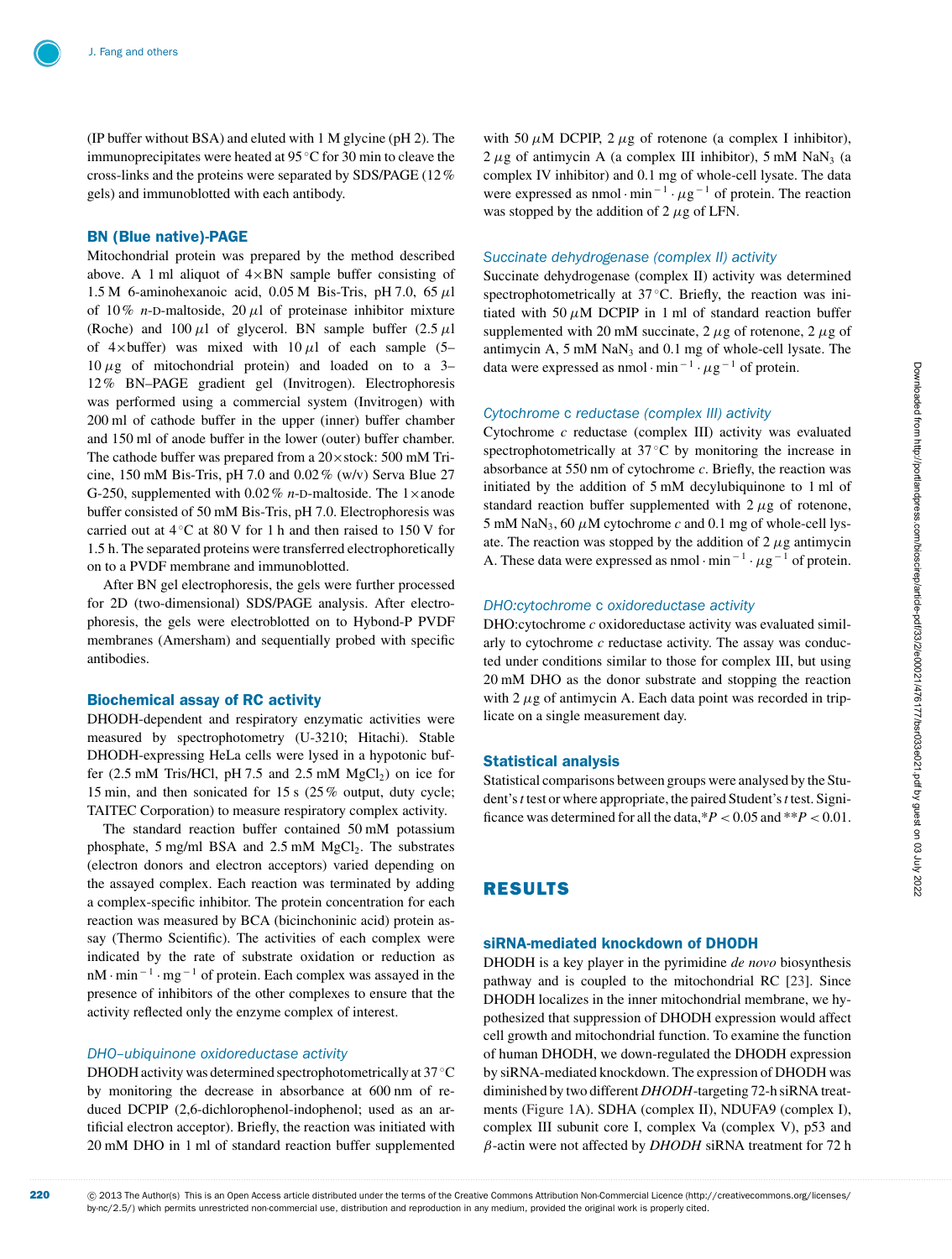<span id="page-4-0"></span>

#### Figure 1 Effects of siRNA-mediated knockdown of DHODH

(A) HeLa cells were transfected with control siRNA or two independent *DHODH* siRNAs, #1 and #2, using OligofectamineTM. At 3 days after the transfection, the cells were lysed and immunoblotted with antibodies against DHODH, NDUFA9 (complex I), SDHA (complex II), complex III subunit core I, complex V, p53 and β-actin. (B) Depletion of DHODH causes growth retardation. The proliferation rate of siRNA-transfected HeLa cells is shown. HeLa cells were transfected with control or two independent *DHODH* siRNAs on day 0. At the indicated time, the cells were harvested and counted using a cell counter. Left-hand panel, lines represent control siRNA, *DHODH* siRNA #1 and *DHODH* siRNA #2 respectively. Uridine (1 mM) was added on day 0 and day 2 to DHODH-depleted HeLa cells. The cell number was counted at the indicated time after seeding. Right-panel panel, proliferation rate of LFN-treated HeLa cells. HeLa cells were treated with 1 mM LFN on day 0. Uridine was added on day 0 and day 2.

[\(Figure 1A](#page-4-0)). A non-targeting siRNA (control siRNA) was used to confirm specificity.

cell growth in the presence of LFN. LFN inhibited HeLa cell proliferation, and as before, exogenous uridine did not rescue the deficit [\(Figure 1B](#page-4-0)).

#### Cell growth retardation

To assess the overall cellular effect of DHODH ablation on cell viability, we closely examined the growth rate. The number of living cells during each siRNA treatment was monitored using a cell counter [\(Figure 1B](#page-4-0)). Slight growth retardation was observed in *DHODH* siRNA-treated cells compared with control siRNAtreated cells. To avoid the effect of pyrimidine nucleoside pool deficiency, we added exogenous uridine to the culture medium of the siRNA-treated cells, but this did not prevent the cell growth retardation [\(Figure 1B](#page-4-0)).

Recent studies have focused on the ability of the DHODH inhibitor LFN to inhibit the proliferation of a variety of human malignancies such as colon cancer. Therefore we also examined

# Depletion of DHODH induces  $G_2/M$  cell-cycle arrest

To explore the nature of the slowed proliferation due to DHODH depletion, we examined the cell-cycle profile of HeLa cells using flow cytometry. The  $G_2/M$  population increased from 5% in controls to 11% upon DHODH depletion, suggesting increased cell death [\(Figure 2\)](#page-5-0), whereas the percentage of cells in  $G_1$ - or S-phase rather decreased, although only slightly. Supplementation with uridine did not prevent the  $G_2/M$  cell-cycle arrest [\(Figure 2\)](#page-5-0), suggesting that it was not caused directly by a deficiency in pyrimidine synthesis. These results show that DHODH depletion inhibits HeLa cell proliferation owing to a block in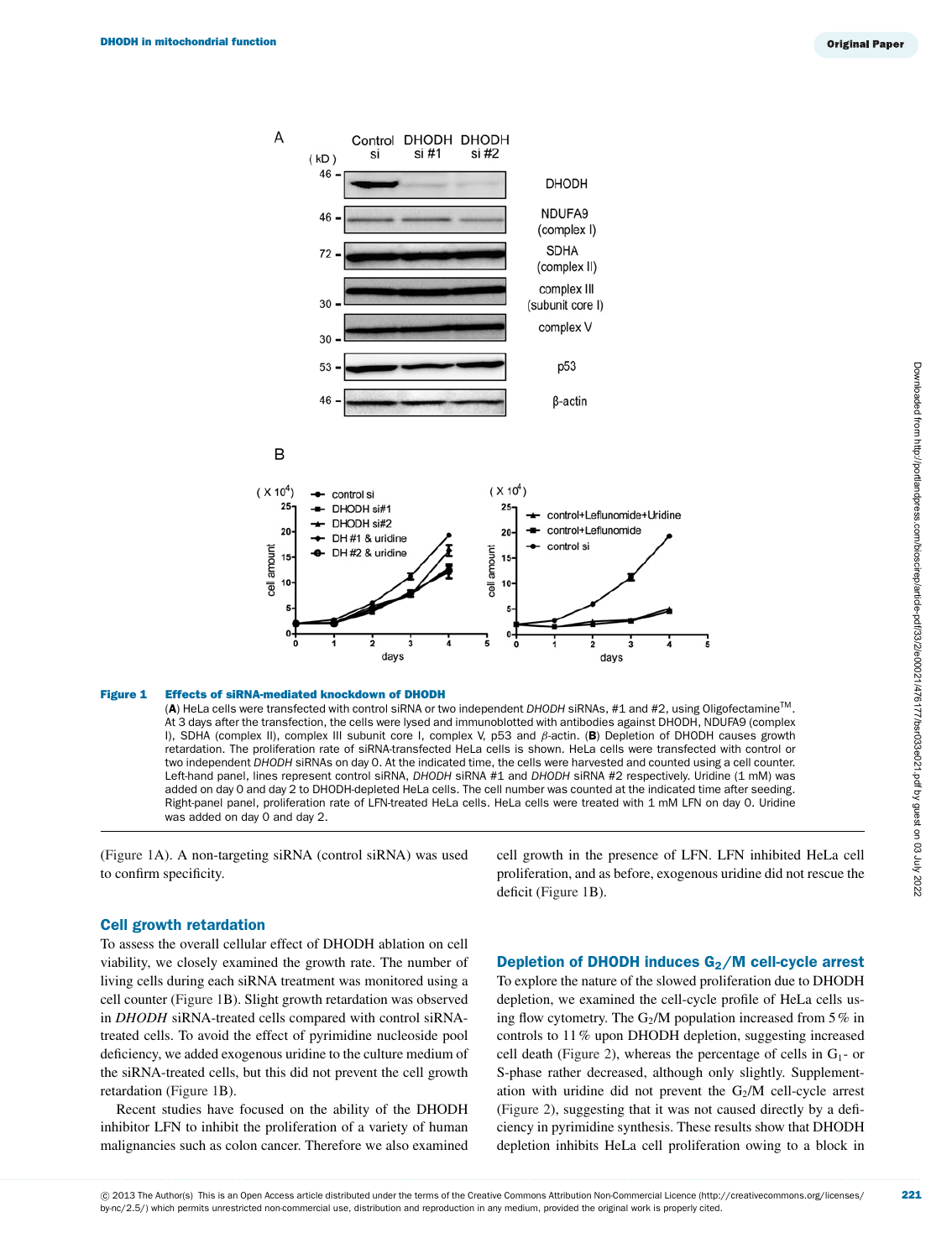<span id="page-5-0"></span>

#### Figure 2 Cell-cycle analysis after DHODH depletion

(A, B) At 72 h after *DHODH* siRNA transfection, cells were fixed and stained with propidium iodide. Then, the DNA content was measured by flow cytometry. Three separate experiments were carried out, all of which exhibited similar trends. The results of one representative experiment are shown. The cell-cycle phase distribution in each condition is shown as the percentage of cells present in the  $G_1$ -, S- or  $G_2/M$ -phases.

DHODH si #1

progression from  $G_2/M$  but not to impaired DNA synthesis caused by a pyrimidine deficiency.

control si

Depletion of DHODH is reported to trigger a p53 response because of the deficiency in pyrimidine [\[13\]](#page-9-12). The strong expression of p53 by specific inhibition of mitochondrial complex III is attributed to inhibition of DHODH [\[13\]](#page-9-12). Since p53 is involved in cell growth and apoptosis, we tested the expression level of p53 in DHODH-knockdown cells; no differences were found among the groups [\(Figure 1A](#page-4-0)).

Thus the results of the present study indicated that DHODH is important for normal cell growth in HeLa cells and that there is also another pathway through which DHODH depletion can cause the cell growth retardation and cell-cycle arrest in a manner independent of pyrimidine deficiency or p53 induction.

## Depletion of DHODH reduces DHO-dependent reductase activities

DHODH si #2

During pyrimidine synthesis, DHO is stereospecifically oxidized to orotate, while the prosthetic FMN group is reduced. After dissociation of orotate from the enzyme,  $FMMH<sub>2</sub>$  is regenerated by a ubiquinone molecule, which is recruited from the inner mitochondrial membrane. We measured the DHO-dependent ubiquinone reductase activity to assess the DHODH enzymatic activity. The ubiquinone reductase activity was completely stopped by LFN, which binds to the substrate-binding site of DHODH (results not shown). DHO-dependent ubiquinone reductase activity was completely inhibited by DHODH depletion by two independent siRNAs [\(Figure 3A](#page-6-0)).

<sup>(</sup>c) 2013 The Author(s) This is an Open Access article distributed under the terms of the Creative Commons Attribution Non-Commercial Licence [\(http://creativecommons.org/licenses/](http://creativecommons.org/licenses/by-nc/2.5/) [by-nc/2.5/\)](http://creativecommons.org/licenses/by-nc/2.5/) which permits unrestricted non-commercial use, distribution and reproduction in any medium, provided the original work is properly cited.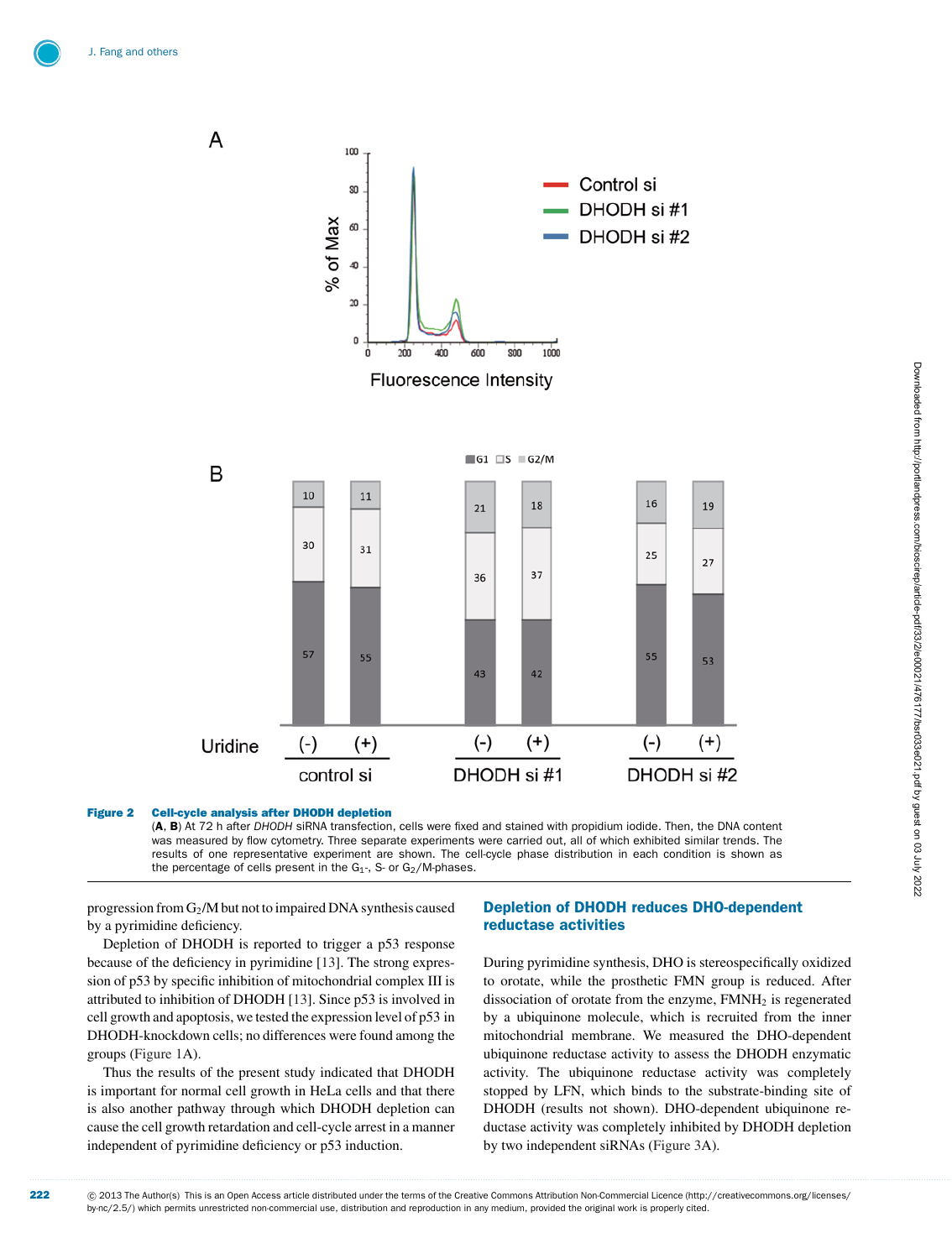<span id="page-6-0"></span>

#### Figure 3 Depletion of DHODH causes mitochondrial dysfunction

(A) Reduced mitochondrial respiratory activities in *DHODH* siRNA-treated HeLa cells. DHO-ubiquinone oxidoreductase activity and DHO-cytochrome *c* oxidoreductase activity were measured using cell lysates as described in the Experimental section. Reduced enzymatic activities of mitochondrial DHO-dependent oxidoreductase were observed in siRNA-treated cells. The results represent the means  $+$  S.D. of three independent experiments.  $*P$  < 0.01 against cont cells. The results represent the means <u>+</u> S.D. of three independent experiments. \*\*P < 0.01 against controls. (**B**) Reduced<br>complex III activity after *DHODH* siRNA-mediated depletion in HeLa cells. The activity of each c ured using cell lysates as described in the Experimental section. Reduced enzymatic activity of mitochondrial complex III was observed in siRNA-treated cells. \**P* < 0.05 against controls. (C) Increased ROS production by *DHODH* siRNA-mediated knockdown. HeLa cells were transfected with control (green) or the two independent *DHODH* siRNAs #1 and #2 (red). After 72 h, the cells were treated with 10  $\mu$ M DCFH-DA for 30 min and were subjected to FACS for quantitative estimation of ROS. (D) Decreased mitochondrial membrane potential in DHODH-depleted HeLa cells. HeLa cells were stained with the fluorescent dye JC-1 and then analysed by flow cytometry at 488 and 590 nm. The fluorescence ratio of JC-1 dimer (red) to JC-1 monomer (green) is shown. Dissipation of the membrane potential with CCCP was used as a control. (E) Reduced mtDNA copy number after DHODH depletion. The amount of mtDNA per cell was estimated based on the ratio of mtDNA/nuclear DNA [ND2/HPRT (hypoxanthine-guanine phosphoribosyltransferase)] by real-time PCR. HeLa cells were treated with control or *DHODH* siRNA for 72 h. The value in control siRNA-treated cells was set at 100 % for each gene.  $*P < 0.05$ .

Next, we measured DHO–cytochrome *c* oxidoreductase activity after depletion of DHODH. The enzymatic activity was inhibited by the addition of antimycin A (results not shown). DHO– cytochrome *c* oxidoreductase activity was also reduced, although more weakly than the DHO-dependent ubiquinone reductase activity, after DHODH depletion [\(Figure 3A](#page-6-0)). We confirmed that DHODH activity was reduced by siRNA treatment.

# Depletion of DHODH reduces complex III activity partially

As DHODH is coupled to the mitochondrial RC [\[23\]](#page-10-0), we asked whether DHODH depletion affected the activity of the other respiratory complexes in mitochondria. We measured the activities of the electron transport chain complexes by spectroscopic assays after siRNA-mediated DHODH knockdown. The activity of complex III was slightly reduced after DHODH depletion in HeLa cells, whereas the activities of complexes II were unchanged [\(Figure 3B](#page-6-0)). Thus depletion of DHODH affected complex III but not complex II although DHODH physically interacts with both of them, as shown below (see [Figure 4\)](#page-7-0).

## Depletion of DHODH increases mitochondrial ROS

The level of ROS plays an important role in cell signalling. Since the oxidation of DHO to orotate is linked to the generation of superoxide from mitochondria [\[24,](#page-10-1)[25\]](#page-10-2), inhibition of DHODH by siRNA may alter the rate of superoxide generation from mitochondria. Therefore we assessed the cellular levels of mitochondrial superoxide by measuring the oxidation-sensitive dye DCFH-DA to examine whether DHODH siRNA-mediated knockdown led to the generation of ROS. After 72 h transfection,

223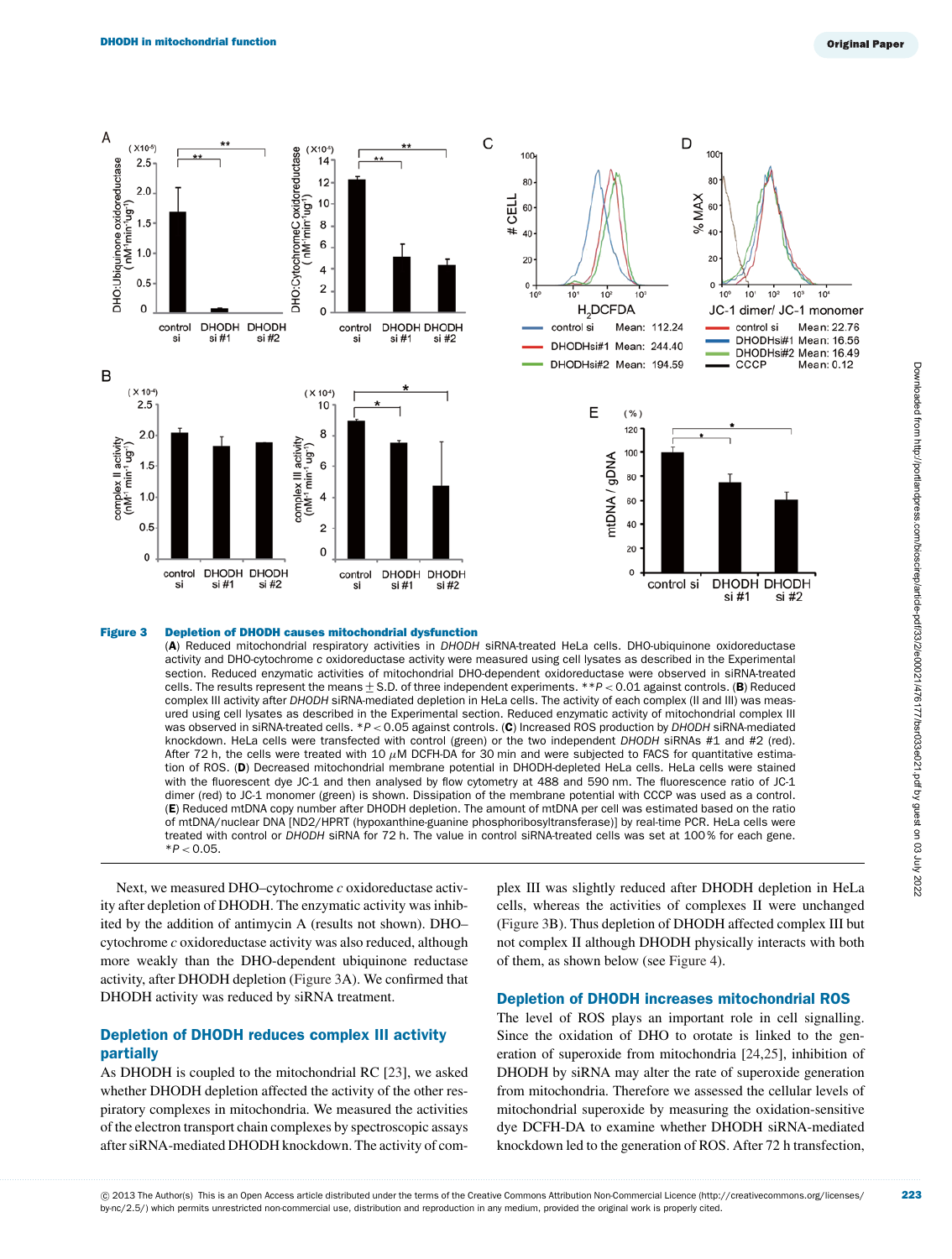<span id="page-7-0"></span>

#### Figure 4 DHODH is associated with complexes II and III

(A) DHODH associates with respiratory complexes II and III. DHOD-H–HA-transfected HeLa cells were treated with DOX for 48 h. The mitochondrial fraction was purified on a Percoll density gradient and lysed with TNE buffer. After cross-linking, immunoprecipitates obtained with anti-HA and mouse IgG antibodies were separated by SDS/PAGE and immunoblotted with anti-HA, NDUFA9 (complex I), SDHA (complex II), UQCRFS1 (complex III) and COXVa (complex IV) antibodies. IP, immunoprecipitate;  $\alpha$ , antibody. (B) BN/SDS/PAGE analysis. Isolated mitochondria before and after induction by DOX were solubilized by *n*-D-maltoside and protein complexes were first resolved by BN-PAGE (polyacrylamide concentration gradient, 3–12 %) and resolved in a second dimension by SDS/PAGE. The transferred proteins were immunoblotted with the indicated antibodies. SC  $LIII<sub>2</sub>$ , supercomplex formed from complexes I and III<sub>2</sub>; CIII<sub>2</sub>, dimeric complex III; CIV, complex IV; II, succinate dehydrogenase complex II; III<sub>2</sub>–DHODH, association with complex III and DHODH; II–DHODH, association with complex II and DHODH. DHODH is shown as monomers. The molecular masses (in kDa) of the molecular mass standards are shown.

we observed a statistically significant increase in fluorescence from the control level (mean: 112.24) to two independent DHODH siRNA levels (mean: 244.4 and 194.6 respectively), indicating that large amounts of free radicals were produced in HeLa cells when DHODH was depleted [\(Figure 3C](#page-6-0)).

# DHODH siRNA-mediated knockdown reduces mitochondrial membrane potential

A tight link exists between changes in mitochondrial ROS generation and collapse of the  $\Delta\psi$ m. ROS production is intimately linked to the electrochemical gradient generated by the OX-PHOS complexes in mitochondria. The mitochondrial permeability transition has been implicated in  $\Delta \psi$ m collapse. The  $\Delta \psi$ m in two independent *DHODH* siRNA transfectants remained at low levels compared with that in control siRNA-transfected cells [\(Figure 3D](#page-6-0)). CCCP-treated cells served as a positive control for depolarization of the mitochondrial membrane. Together, these results suggest a role for DHODH in mitochondrial physiology, which can be critical to cell viability.

### mtDNA copy number and RNA expression

Oxidative stress can cause mtDNA damage and subsequent loss of mtDNA [\[26](#page-10-3)[,27\]](#page-10-4). Considering the localization of DHODH in mitochondria, we examined the effect of DHODH knockdown on mtDNA copy number using real-time PCR. We observed a decline in mtDNA by 30% [\(Figure 3E](#page-6-0)). Taken together, the mitochondrial dysfunction and the decline in mtDNA copy number support that DHODH plays a role in mitochondrial function.

# DHODH associates with respiratory complexes II and III

The OXPHOS enzyme complexes comprise the RC complexes I, III, IV and V, plus a set of accessory proteins that supply electrons to ubiquinone, including respiratory complex II, the electron-transferring flavoprotein–ubiquinone oxidoreductase and DHODH [\[28\]](#page-10-5). It has been proposed that the RC can be viewed as one functional and physical unit called the respirasome; interactions among complexes I–III and supercomplexes  $(I_1III_2IV_1$  and  $I_1III_2IV_2$ ) have been reported [\[20\]](#page-9-19). Considering the action of DHODH and its dependence on ubiquinone-mediated electron transfer, we hypothesized that DHODH might be involved in forming associations with other complexes.

To test this, we immunoprecipitated DHODH–HA-associated complexes with an anti-HA antibody from DHODH–HAoverexpressing HeLa cells after cross-linking [\(Figure 4A](#page-7-0)). Under these conditions, UQCRFS1 (complex III) and SDHA (complex II) were detected in the immunoprecipitates. However, NDUFA9 (complex I) and COXVa (complex IV) were not immunoprecipitated with the anti-HA antibody [\(Figure 4A](#page-7-0)). These results suggest that DHODH is closely associated only with respiratory complexes II and III.

# DHODH co-migrated with respiratory complexes II and III

To identify the DHODH-associated proteins in complexes II and III, we performed BN-PAGE analysis and 2D gel BN-PAGE– SDS/PAGE analysis. The respiratory complexes and supercomplex bands separated by 2D BN/SDS/PAGE were immunoblotted individually with antisera to components of the respiratory complexes. Variable patterns of staining of the supercomplex and

 $\odot$  2013 The Author(s) This is an Open Access article distributed under the terms of the Creative Commons Attribution Non-Commercial Licence [\(http://creativecommons.org/licenses/](http://creativecommons.org/licenses/by-nc/2.5/) [by-nc/2.5/\)](http://creativecommons.org/licenses/by-nc/2.5/) which permits unrestricted non-commercial use, distribution and reproduction in any medium, provided the original work is properly cited.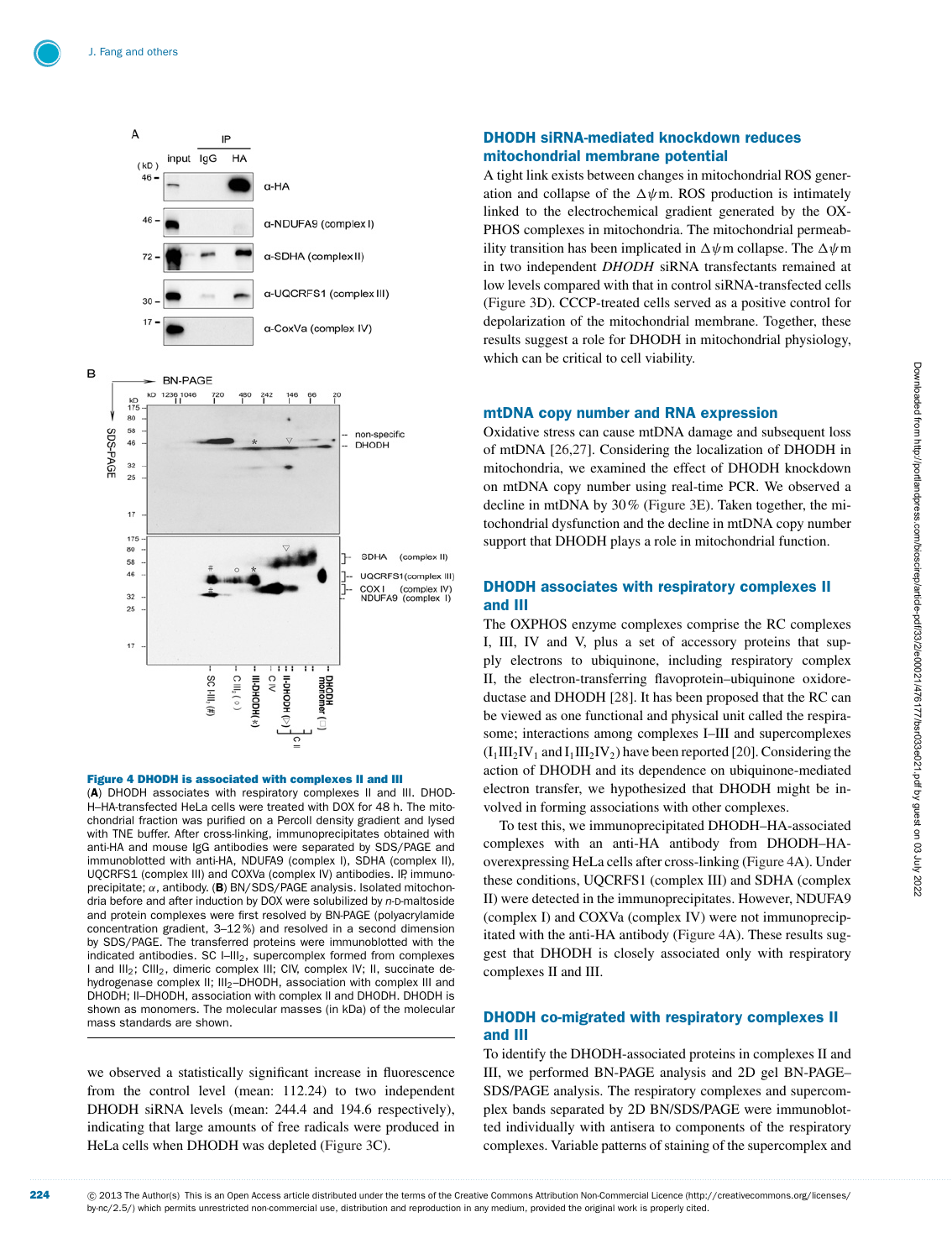DHODH bands were observed [\(Figure 4B](#page-7-0)). Blotting for DHODH identified the three bands (300, 150 and 40 kDa). Blotting for complex I using NDUFA9 identified the largest band. The two highest relative molecular mass bands (∼800 kDa) corresponded to the previously described mobility of the respiratory supercomplexes [\[29\]](#page-10-6).

Blotting for complex II using SDHA identified four bands about 70–200 kDa, one band of 150 kDa was the same size as DHODH, suggesting that two proteins might co-migrate. Blotting for complex III using UQCRFS1 identified three bands. The largest bands corresponded to supercomplexes  $I_1$ – $III_2$  and I<sub>1</sub>–III<sub>2</sub>–IV<sub>1</sub>, whereas the third band ( $\sim$ 400 kDa) was the appropriate size for complex III (III). This third band was same size as DHODH, suggesting that there might be an association between complex III and DHODH.

The IP and BN/SDS/PAGE analysis showed that DHODH is associated with complexes II and III, suggesting that DHODH depletion would partially affect RC activity in mitochondria. Previously, we observed that DHODH depletion reduced complex III activity, suggesting that a physical association with complex III might be important for DHODH function.

# **DISCUSSION**

In higher eukaryotes, pyrimidine biosynthesis is linked to the mitochondrial RC and ATP production at the level of the DHODH enzyme. In the present study, we demonstrated that (i) DHODH knockdown induces cell growth retardation and  $G_2/M$ cell-cycle arrest; (ii) this effect is not rescued by the addition of uridine; (iii) depletion of DHODH causes mitochondrial dysfunction such as decreased mitochondrial membrane potential, decreased complex III activity and increased ROS production; (iv) in mitochondria, DHODH is associated with respiratory complexes II and III. We propose that impairment of DHODH activity is linked to mitochondrial dysfunction, contributing at least in part to cell growth retardation, cell-cycle arrest and finally the Miller syndrome phenotype.

Miller syndrome is inherited in an autosomal recessive or compound heterozygous pattern [\[16\]](#page-9-15). Miller syndrome disrupts the development of the first and second pharyngeal arches. It remains unclear exactly how *DHODH* gene mutations lead to abnormal development of the pharyngeal arches. It is important to note that DHODH is the fourth of six enzymes in the *de novo* pyrimidine synthesis pathway [\[10\]](#page-9-9). The other five enzymes in this pathway constitute two different enzyme complexes located in the cytoplasm. The first three enzymes form the multi-enzyme complex CAD (carbamoyl phosphate synthetase, aspartate transcarbamoylase and dihydro-orotase), and the fifth and sixth enzymes form UMPS.

The neural crest is an important pluripotent cell population that originates in the neural folds. During neurulation, the neural crest cells detach from the neural folds and migrate into the embryo to give rise to numerous structures. Defects in neural crest cell formation, proliferation, migration and/or differentiation are

considered responsible for craniofacial abnormalities, which constitute up to one-third of all congenital birth defects [\[30,](#page-10-7)[31\]](#page-10-8).

White et al. [\[32\]](#page-10-9) reported that LFN, an inhibitor of DHODH, led to an almost complete abrogation of neural crest development in zebrafish and to a reduction in the self-renewal of mammalian neural crest stem cells. LFN exerts these effects by inhibiting the transcriptional elongation of genes that are required for neural crest development. Particular developmental pathways in neural crest cells have a direct bearing on melanoma formation, suggesting that DHODH is also involved in neural crest cell proliferation and development.

LFN reduces *de novo* pyrimidine biosynthesis by selectively inhibiting DHODH [\[33\]](#page-10-10). LFN has been reported to cause multiple malformations when administered to pregnant rats, rabbits or mice, including exencephaly, cleft palate, tail deformities and anomalies of the axial skeleton [\[19](#page-9-18)[,34\]](#page-10-11).

Many birth defects, such as Miller syndrome and methotrexate-induced embryopathy, are associated with craniofacial malformations. These data suggest that the development of neural crest stem cells is involved in craniofacial malformations [\[30\]](#page-10-7), and the malformations observed in individuals with Miller syndrome could be caused by failure of correct neural crest cell development because of loss of DHODH function.

ROS have been suggested to play an important role in the aetiology of agent-induced congenital anomalies, including those produced by radiation [\[35\]](#page-10-12) and thalidomide [\[36\]](#page-10-13). Since ROS, which include hydroxyl radicals and superoxide anions, are highly reactive and thus short-lived, mechanistic studies of ROS-induced teratogenicity have benefited from *in vivo* studies. DHODH, an enzyme associated with mitochondrial electron transport [\[9\]](#page-9-8), could be an important link among mitochondrial bioenergetics, cell proliferation, ROS production and apoptosis in certain cell types.

Depletion of ribonucleotide pools is known to be a strong inducer of the p53 response, which, in normal fibroblasts, results in a p53-dependent arrest at the  $G_1/S$ -phase of the cell cycle [\[37\]](#page-10-14). We observed that siRNA-mediated depletion of DHODH-induced cell growth retardation and  $G_2/M$  arrest in HeLa cells, but did not induce the p53 protein, suggesting that depletion of DHODH can also cause the cell growth retardation in a p53-independent manner. This could be attributed to the tissue-specific variation. Further studies are required to answer this question.

Human DHODH is composed of two domains: a large Cterminal domain (Met<sup>78</sup>-Arg<sup>396</sup>) and a smaller N-terminal domain ( $Met^{30}$ -Leu<sup>68</sup>), connected by an extended loop. The large C-terminal domain can be best described as an  $\alpha/\beta$ -barrel-fold with a central barrel of eight parallel  $\beta$ -strands surrounded by eight  $\alpha$ -helices. There are some proximal redox sites and ends with several charged or polar side chains  $(Gln<sup>47</sup>, Tyr<sup>356</sup>, Thr<sup>360</sup>)$ and  $Arg<sup>135</sup>$ ). Arg<sup>135</sup>, which is located at the ubiquinone-binding site, is conserved from human to *Plasmodium falciparum*. We observed that R135C-mutated DHODH, which has been reported in Miller syndrome, showed proper mitochondrial localization but no DHO-dependent enzymatic activity. Since the α- and β-barrel domains of DHODH form a tunnel to the active site of enzymatic activity, compounds interacting with the  $\alpha$ - and  $\beta$ -barrel domains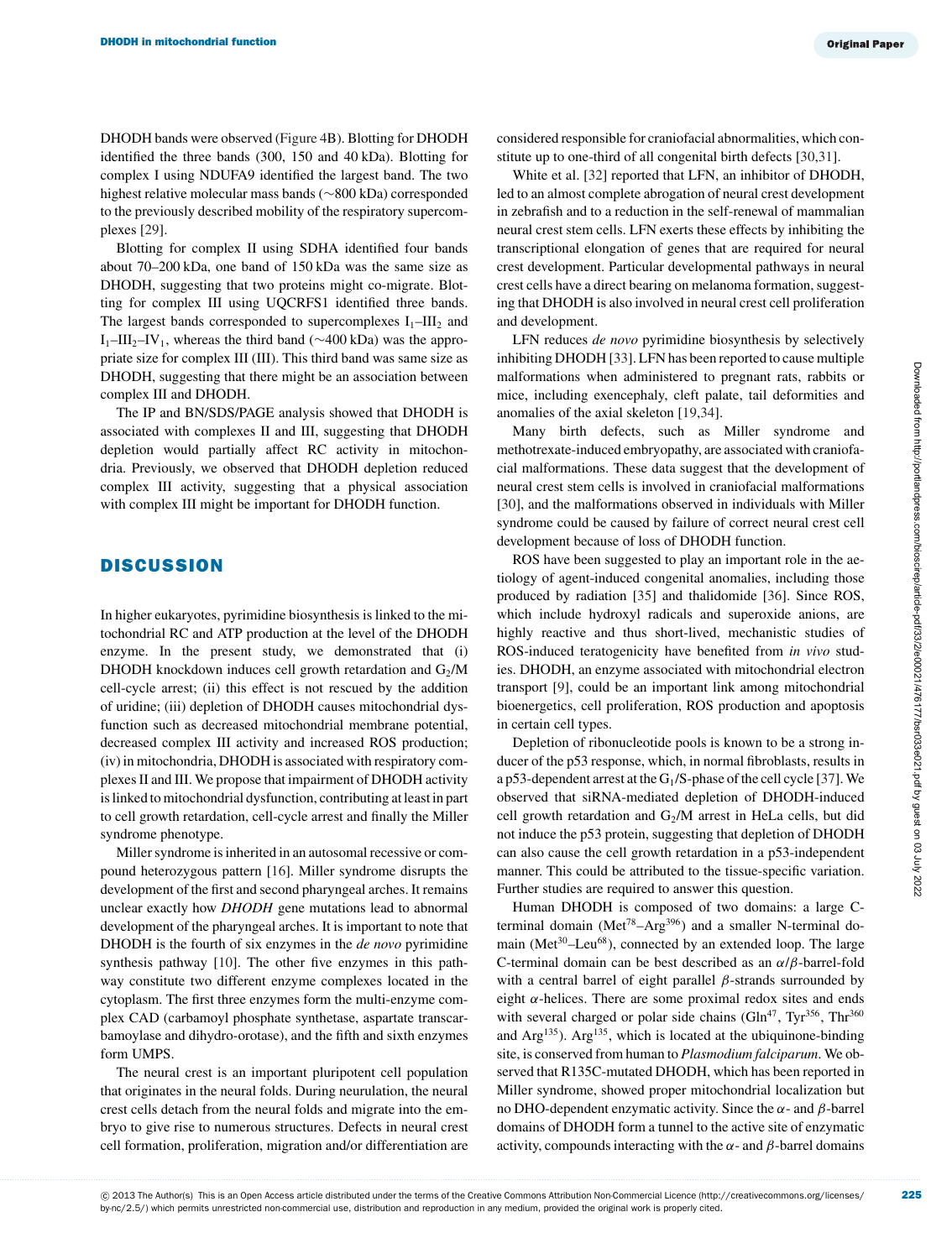can block DHODH activity. G152R and R346W are located in the  $\alpha$ -barrel domains of DHODH; the G152R and R346W mutations would be expected to result in conformational changes that lead to an unstable protein.

Hirano and co-workers [\[38\]](#page-10-15) reported that subsets of co-enzyme Q10-deficient cells with increased ROS, morphologically abnormal mitochondria and decreased mitochondrial membrane potentials may be shifting to a low mitochondrial energy state and eventual death. The protective effects of antioxidants against superoxide production and cell death support the notion that ROS production triggers cell death. DHODH depletion also resulted in increased ROS production, decreased membrane potential and cell growth retardation. Altered redox states of a very locally limited ubiquinone pool might be involved in these cellular events *in vivo*.

In the present study, we observed, for the first time, that DHODH depletion induces mitochondrial dysfunction and cellcycle arrest. Since DHODH is important for maintaining neural crest cell development, mitochondrial dysfunction in the neural crest cells might cause the craniofacial malformations in Miller syndrome. We propose that impairment of DHODH activity is linked to mitochondrial dysfunction, leading to cell growth retardation and cell-cycle arrest, finally causing the Miller syndrome phenotype.

#### AUTHOR CONTRIBUTION

JingXian Fang designed and conducted experiments, analysed data and wrote the paper; Takeshi Uchiumi, Haruyoshi Yamaza and Kazuaki Nonaka designed experiments, analysed data and wrote the paper; Mikako Yagi, Shinya Matsumoto, Shinya Takazaki and Rie Amamoto conducted experiments and analysed data; and Dongchon Kang designed experiments and wrote the paper.

#### ACKNOWLEDGEMENTS

We acknowledge the technical expertise of the staff of the Support Center for Education and Research, Kyushu University.

#### FUNDING

This work was supported in part by grants-in-aid for scientific research from the Ministry of Education, Culture, Sports, Science and Technology of Japan [grant numbers 19209019 and 21590337].

# REFERENCES

- <span id="page-9-0"></span>1 McBride, H. M., Neuspiel, M. and Wasiak, S. (2006) Mitochondria: more than just a powerhouse. Curr. Biol. 16, R551-R560
- <span id="page-9-1"></span>2 DiMauro, S. and Schon, E. A. (2008) Mitochondrial disorders in the nervous system. Annu. Rev. Neurosci. 31, 91-123
- <span id="page-9-2"></span>3 Frenzel, M., Rommelspacher, H., Sugawa, M. D. and Dencher, N. A. (2010) Ageing alters the supramolecular architecture of OxPhos complexes in rat brain cortex. Exp. Gerontol. 45, 563–572
- <span id="page-9-3"></span>4 Wallace, D. C. (2010) Mitochondrial DNA mutations in disease and aging. Environ. Mol. Mutagen. 51, 440-450
- <span id="page-9-4"></span>5 Tuppen, H. A., Blakely, E. L., Turnbull, D. M. and Taylor, R. W. (2010) Mitochondrial DNA mutations and human disease. Biochim. Biophys. Acta 1797, 113–128
- <span id="page-9-5"></span>6 Falkenberg, M., Larsson, N. G. and Gustafsson, C. M. (2007) DNA replication and transcription in mammalian mitochondria. Annu. Rev. Biochem. 76, 679–699
- <span id="page-9-6"></span>7 Reinecke, F., Smeitink, J. A. and van der Westhuizen, F. H. (2009) OXPHOS gene expression and control in mitochondrial disorders. Biochim. Biophys. Acta 1792, 1113–1121
- <span id="page-9-7"></span>8 Loffler, M., Grein, K., Knecht, W., Klein, A. and Bergjohann, U. (1998) Dihydroorotate dehydrogenase. Profile of a novel target for antiproliferative and immunosuppressive drugs. Adv. Exp. Med. Biol. 431, 507–513
- <span id="page-9-8"></span>9 Evans, D. R. and Guy, H. I. (2004) Mammalian pyrimidine biosynthesis: fresh insights into an ancient pathway. J. Biol. Chem. 279, 33035–33038
- <span id="page-9-9"></span>10 Rawls, J., Knecht, W., Diekert, K., Lill, R. and Loffler, M. (2000) Requirements for the mitochondrial import and localization of dihydroorotate dehydrogenase. Eur. J. Biochem. 267, 2079–2087
- <span id="page-9-10"></span>11 Loffler, M., Jockel, J., Schuster, G. and Becker, C. (1997) Dihydroorotat-ubiquinone oxidoreductase links mitochondria in the biosynthesis of pyrimidine nucleotides. Mol. Cell. Biochem. 174, 125–129
- <span id="page-9-11"></span>12 Walse, B., Dufe, V. T., Svensson, B., Fritzson, I., Dahlberg, L., Khairoullina, A., Wellmar, U. and Al-Karadaghi, S. (2008) The structures of human dihydroorotate dehydrogenase with and without inhibitor reveal conformational flexibility in the inhibitor and substrate binding sites. Biochemistry 47, 8929–8936
- <span id="page-9-12"></span>13 Khutornenko, A. A., Roudko, V. V., Chernyak, B. V., Vartapetian, A. B., Chumakov, P. M. and Evstafieva, A. G. (2010) Pyrimidine biosynthesis links mitochondrial respiration to the p53 pathway. Proc. Natl. Acad. Sci. U.S.A. 107, 12828–12833
- <span id="page-9-13"></span>14 Miller, M., Fineman, R. and Smith, D. W. (1979) Postaxial acrofacial dysostosis syndrome. J. Pediatr. 95, 970–975
- <span id="page-9-14"></span>15 Donnai, D., Hughes, H. E. and Winter, R. M. (1987) Postaxial acrofacial dysostosis (Miller) syndrome. J. Med. Genet. 24, 422–425
- <span id="page-9-15"></span>16 Ng, S. B., Bigham, A. W., Buckingham, K. J., Hannibal, M. C., McMillin, M. J., Gildersleeve, H. I., Beck, A. E., Tabor, H. K., Cooper, G. M., Mefford, H. C. et al. (2010) Exome sequencing identifies MLL2 mutations as a cause of Kabuki syndrome. Nat. Genet. 42, 790–793
- <span id="page-9-16"></span>17 Kinoshita, F., Kondoh, T., Komori, K., Matsui, T., Harada, N., Yanai, A., Fukuda, M., Morifuji, K. and Matsumoto, T. (2011) Miller syndrome with novel dihydroorotate dehydrogenase gene mutations. Pediatr. Int. 53, 587–591
- <span id="page-9-17"></span>18 Fang, J. X., Uchiumi, T., Yagi, M., Matsumoto, S., Amamoto, R., Saito, T., Takazaki, S., Yamaza, H., Nonaka, K. and Kang, D. (2012) Protein instability and functional defects caused by mutations of dihydro-orotate dehydrogenase with Miller syndrome patients. Biosci. Rep. 32, 631–639
- <span id="page-9-18"></span>19 Fukushima, R., Kanamori, S., Hirashiba, M., Hishikawa, A., Muranaka, R. I., Kaneto, M., Nakamura, K. and Kato, I. (2007) Teratogenicity study of the dihydroorotate-dehydrogenase inhibitor and protein tyrosine kinase inhibitor Leflunomide in mice. Reprod. Toxicol. 24, 310–316
- <span id="page-9-19"></span>20 Lenaz, G. and Genova, M. L. (2009) Structural and functional organization of the mitochondrial respiratory chain: a dynamic super-assembly. Int. J. Biochem. Cell Biol. 41, 1750-1772
- <span id="page-9-20"></span>21 Stuart, R. A. (2008) Supercomplex organization of the oxidative phosphorylation enzymes in yeast mitochondria. J. Bioenerg. Biomembr. 40, 411–417
- <span id="page-9-21"></span>22 Rich, P. R. and Marechal, A. (2010) The mitochondrial respiratory chain. Essays Biochem. 47, 1–23